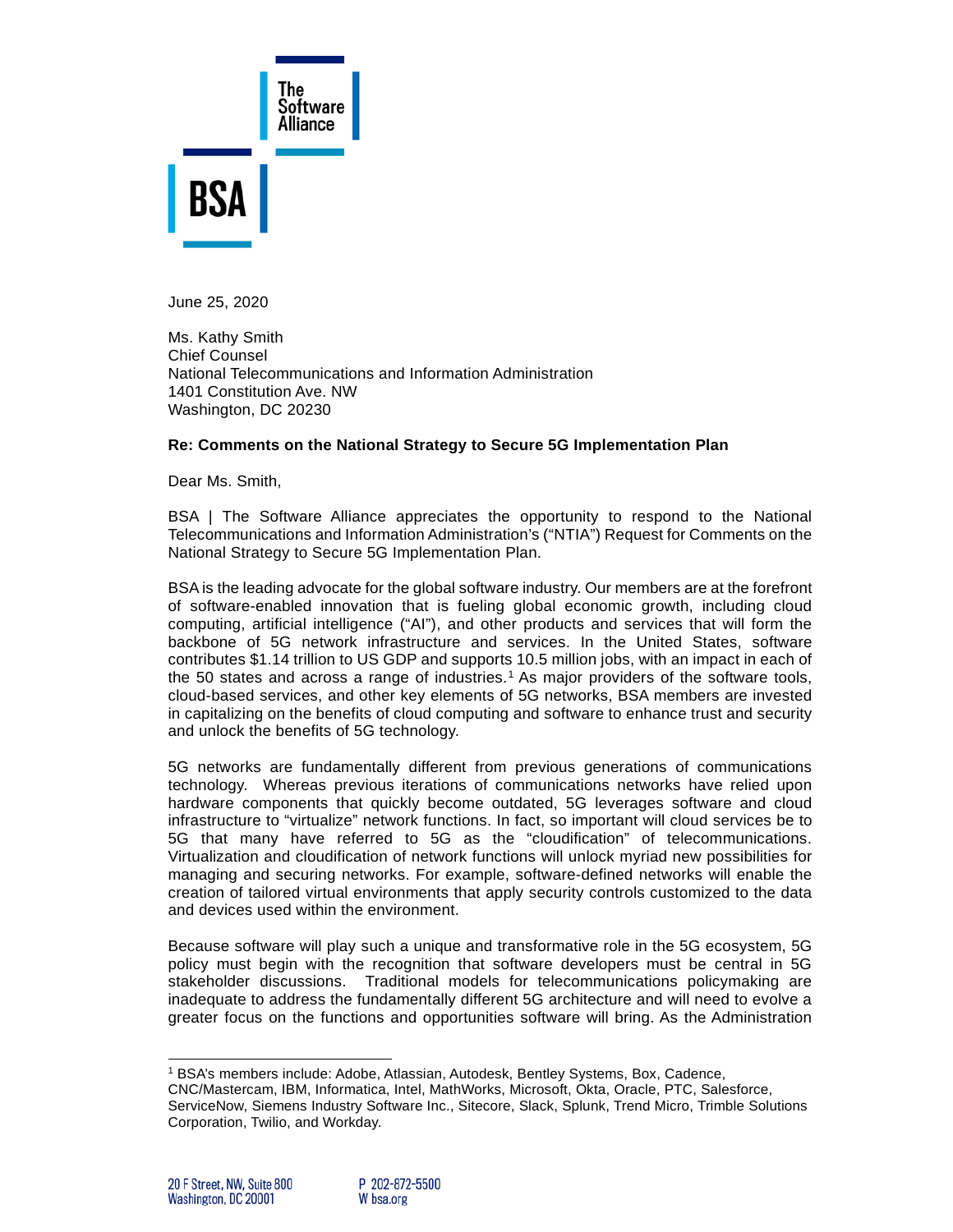considers how to implement its National Strategy to Secure 5G, it must begin by putting software front and center.

BSA offers the below comments as input to the National Strategy to Secure 5G Implementation Plan. We believe leveraging the inherent security benefits of 5G and the power of software can help the Administration secure 5G networks through five key lines of action: harnessing software innovation, securing the 5G ecosystem, managing supply chain risk, hardening the cloud, and building 5G governance. The Administration can lay regulatory groundwork as needed to enhance the fundamental improvements to security that are part of 5G networks.

## **I. Harness Software Innovation**

As the backbone of 5G networks, innovative software-powered tools and techniques will fundamentally reshape how 5G networks operate – and how they can be secured. 5G networks embrace software solutions to security challenges, and the government should lead the adoption of such solutions. Specifically, investing in technologies to virtualize network functions, using new software innovations to enhance cybersecurity, and prioritizing security in 5G research and development will all maximize the impact of security efforts related to 5G networks.

Radio Access Network (RAN) technology offers one important example of the way that software can be leveraged to address security challenges. The RAN market is currently dominated by a handful of vendors, some of whom have been associated with supply chain security concerns. Virtualizing the RAN – through approaches such as Virtualized Radio Access Network (V-RAN) and Open RAN technologies, has unlocked competition and advance security at the network's edge.

Likewise, software-based technologies such as Software-Defined Networking (SDN), Network Slicing, and Network Function Virtualization bring new opportunities to mitigate cyber risks. Policymakers should develop guidance, invest in research and development (R&D), and pilot promising approaches to apply these technologies to new security techniques to segregate suspicious traffic, protect sensitive information, authenticate users, and address other key security needs.

# **II. Secure the 5G Ecosystem**

Securing 5G networks requires more than just securing 5G network infrastructure—it also means securing the vast, dynamic ecosystem of devices that connect to it. The Administration should incentivize the secure design, deployment, configuration, and maintenance of systems operating on 5G networks to ensure true end-to-end cybersecurity.

Because 5G is powered by software, mitigating the risk of software vulnerabilities will be more important than ever. To do so, the Administration should adopt guidance and best practices to help software developers and vendors produce and maintain secure software. Last year, BSA launched the *BSA Framework for Secure Software* to provide a risk-based framework for evaluating software security, based on leading industry standards and best practices.[2](#page-1-0) NIST's recently published white paper on a Secure Software Development Framework, which is closely aligned with BSA's guidance, also provides an important starting point for advancing software security.

<span id="page-1-0"></span><sup>2</sup> The *BSA Framework for Secure Software* is available at:

[https://www.bsa.org/files/reports/bsa\\_software\\_security\\_framework\\_web\\_final.pdf.](https://www.bsa.org/files/reports/bsa_software_security_framework_web_final.pdf)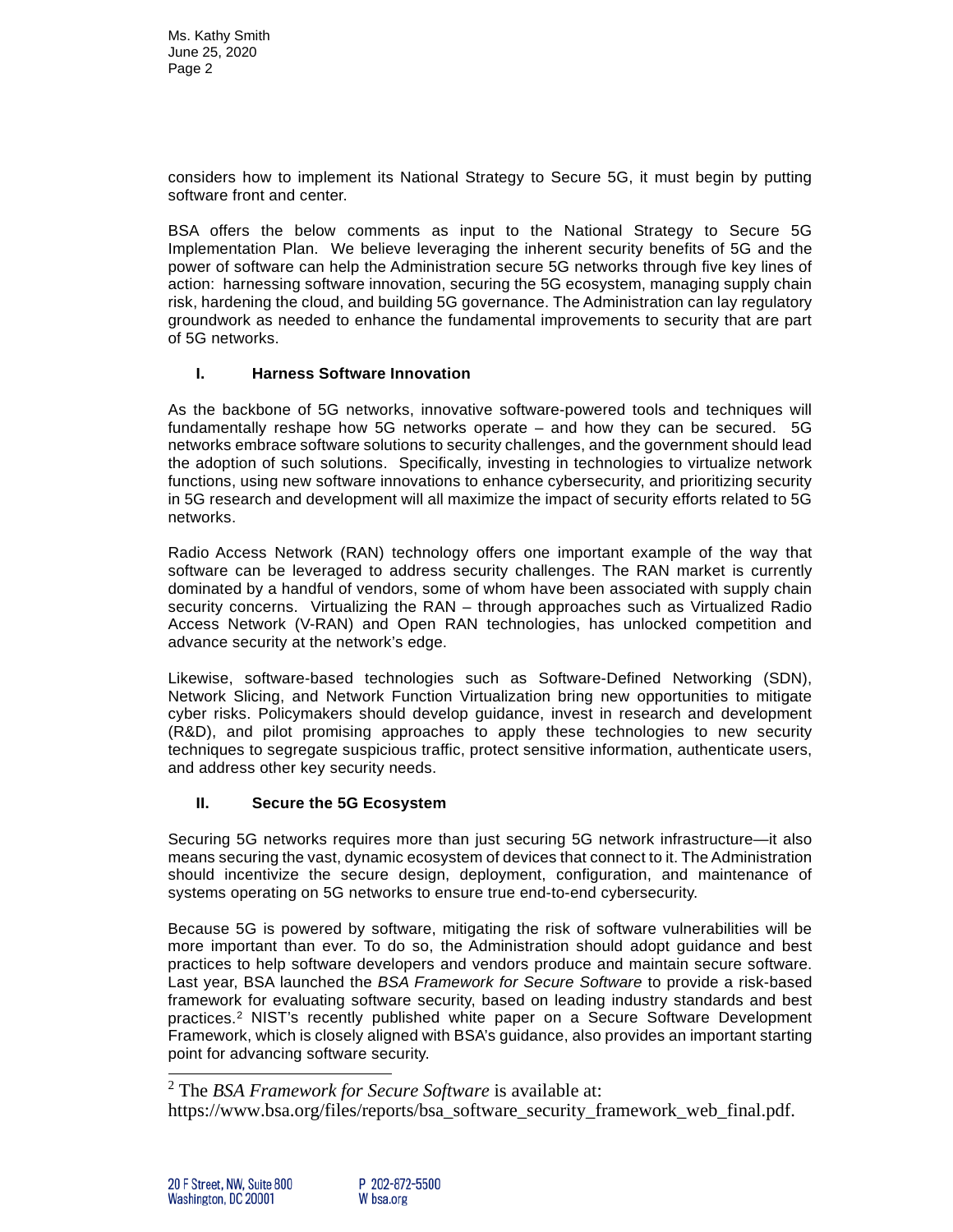Among the most critical security tools in the 5G environment will be encryption, which will be vital to maintaining the confidentiality and integrity of the vast volumes of data transiting the networks. The Administration should commit to enabling networks and applications to use the strongest available encryption tools, and should invest in developing new generations of encryption technologies to keep pace with evolving threats or security challenges arising from the uptake of emerging technologies like quantum computing through funding for research and development and standardization.

AI and similar technologies will play a vital role in securing 5G networks, enabling identification and isolation of threats across enormous data sets, automating monitoring, supporting incident response, and more. The Administration can help AI bolster 5G security by making data sets available to train AI systems, encouraging the development of secure, transparent AI systems, and investing in AI-focused R&D.

Arguably the most transformative uses of 5G technology will be in the massive machine-tomachine interactions that will take place on the networks across billions of IoT devices. The Administration should establish policies incentivizing device manufacturers to design and maintain secure IoT devices. These policies should build upon available internationally recognized standards and industry best practices, and should adopt risk-based, outcomefocused frameworks to achieve optimal results.

Ultimately, securing the 5G ecosystem may be best approached by applying "zero trust" principles. Zero trust architectures assume that all users and data within a network could be a threat and build flexible layers of protections to mitigate those threats, ranging from supply chain disruptions to insider attacks. Building zero trust 5G environments requires decoupling hardware and software systems wherever possible, robust user authentication protocols, ubiquitous encryption, and a strong open source-driven architecture. The Administration can advance zero trust approaches through contributing to standards development, best practice guidance, and R&D. Piloting zero trust approaches to 5G security, as NIST is currently preparing to do, is an important priority in this area.

## **III. Manage Supply Chain Risk**

Securing 5G networks requires making strategic choices about the hardware and software on that makes up the network infrastructure. Effective supply chain risk management practices limit vulnerabilities and make it easier for defenders to protect networks by applying risk-based frameworks. Risk management entails understanding risk through the identification of likely threats, vulnerabilities and potential consequences, tailoring mitigation strategies to risks, and prioritizing actions based on the most relevant and potentially impactful risks. In a similar vein, the consistency and compatibility of regulations and technical standards across national borders enables transnational cooperation and avoids disrupting innovation. The Administration should reject categorical prohibitions against the acquisition or integration of technologies simply because they are developed abroad, and instead rely on standards-based risk management frameworks.

BSA supports the "Prague Proposals" issued at the May 2019 Prague 5G Security Conference, which guide governments to pursue security objectives in a manner that simultaneously fosters competition and innovation while ensuring that security doesn't undermine the benefits that make 5G technology so promising. The Administration can enhance the role of supply chain in contributing to secure 5G networks by adopting a risk management approach, advancing interoperability, ensuring transparent and fair supply chain policies, promoting government-industry collaboration, and driving innovation across the supply chain.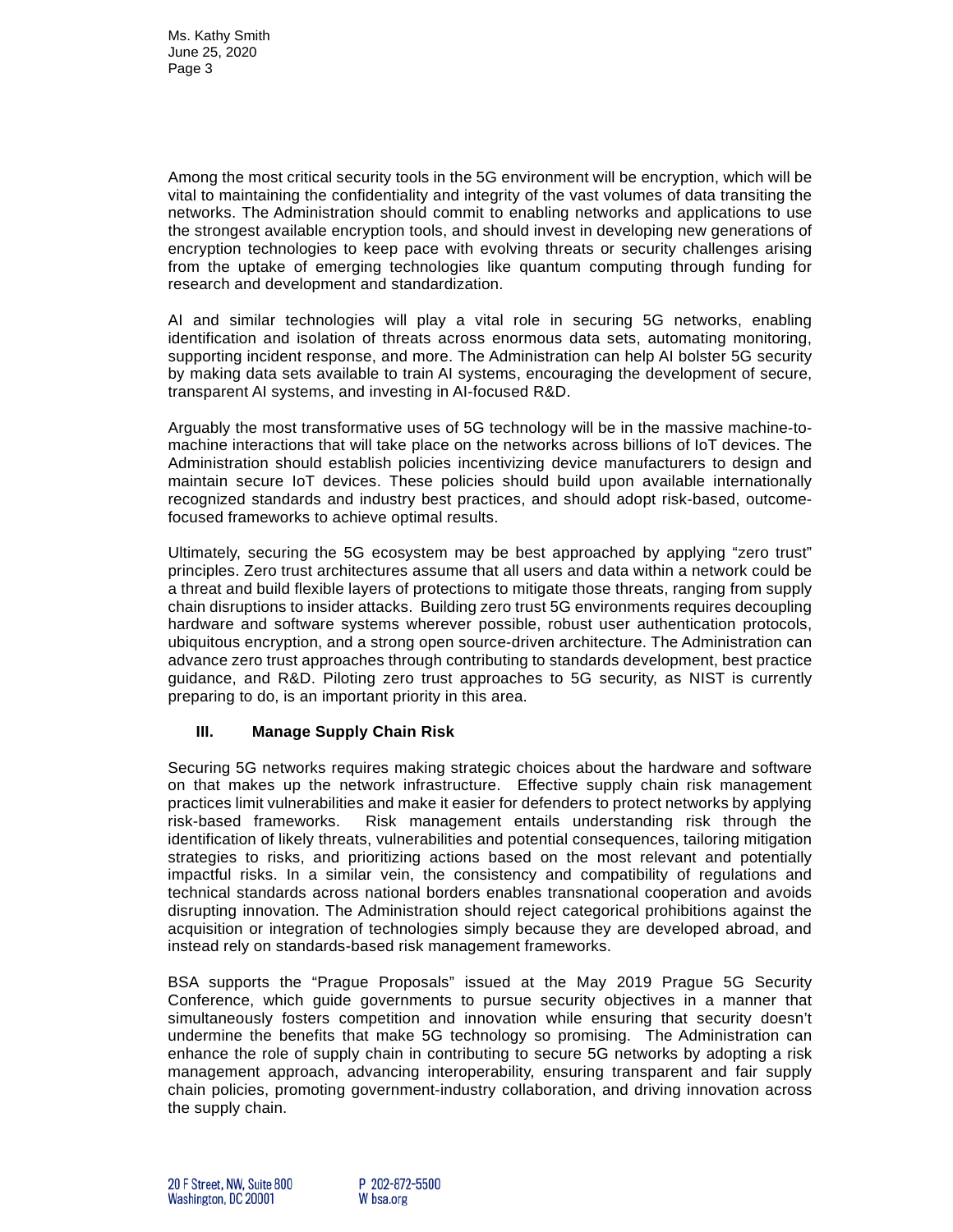Absent exceptional circumstances, government supply chain risk management policies and their implementation should be transparent to the public, with impacted stakeholders notified about specific actions. They should also establish meaningful mechanisms for resolving disputes, including opportunities for stakeholders to appeal or protest decisions, provide defense against any alleged offenses, and remediate past concerns. Dispute resolution mechanisms create an environment of certainty and predictability without limiting tools for mitigating risk.

Government-industry collaboration can make strong contributions to strengthening security. Policies that enable governments and industry to share information, collaborate to disrupt threats, and work cooperatively to develop common solutions to shared challenges can enhance the security of 5G networks. Governments have found success in establishing joint government-industry task forces, multi-stakeholder policy development initiatives, and other collaborative forums; these models should be replicated to address supply chain priorities.

## **IV. Hardening the Cloud**

Cloud will drive many of the security benefits of 5G, including enabling rapid deployment of mitigations, dynamic assignment of compute resources to meet security and resource demands, and greater overall network resilience. Fully capitalizing on these benefits will require secure and trustworthy cloud environments. The administration can enable these advances by adopting risk-based cloud security policies that are aligned with internationally recognized standards and working to maintain a strong understanding of the roles and responsibilities within complex cloud environments.

Securing cloud platforms must be a priority for ensuring the security of 5G networks as a whole. To do so effectively, policies must be risk-based and account for the different types of data that cloud services will handle and the different functions they will provide depending on their location within the network. Risk-based approaches ensure optimal security outcomes while maintaining necessary flexibility and adaptability to providers to meet customer and security needs within the specific context in which they operate.

Internationally recognized standards, such as the International Organization for Standardization (ISO) 27000 series or the Service Organization Controls (SOC), provide a clear, repeatable basis for assuring and evaluating cloud security. When governments align cloud security policies with these standards, they enable cloud providers to ensure a consistent basis for securing cloud environments around the world and promote technical interoperability. Moreover, they reflect consensus guidance on the best practices that make cloud services most trustworthy. The Administration should also consider establishing reciprocity agreements with other nations that maintain similar security requirements in order to make compliance activities as efficient as possible.

As cloud services become more integral to 5G networks and the many applications and services they support, the cloud environments become more complex and dynamic. Vendors offer a range of security services that customers embed within their cloud environments, such as embedded identity management or threat monitoring services. As the number of actors within a cloud environment grow, there is a risk of confusion about the aspects of security and privacy for which each actor is responsible. For example, a cloud provider may build in certain security controls, but leave it to customers to configure others; those customers may contract with embedded service providers to address some of these controls. Roles and responsibilities may also differ across different types of cloud services, such as Infrastructure-as-a-Service or Software-as-a-Service. The Administration must ensure that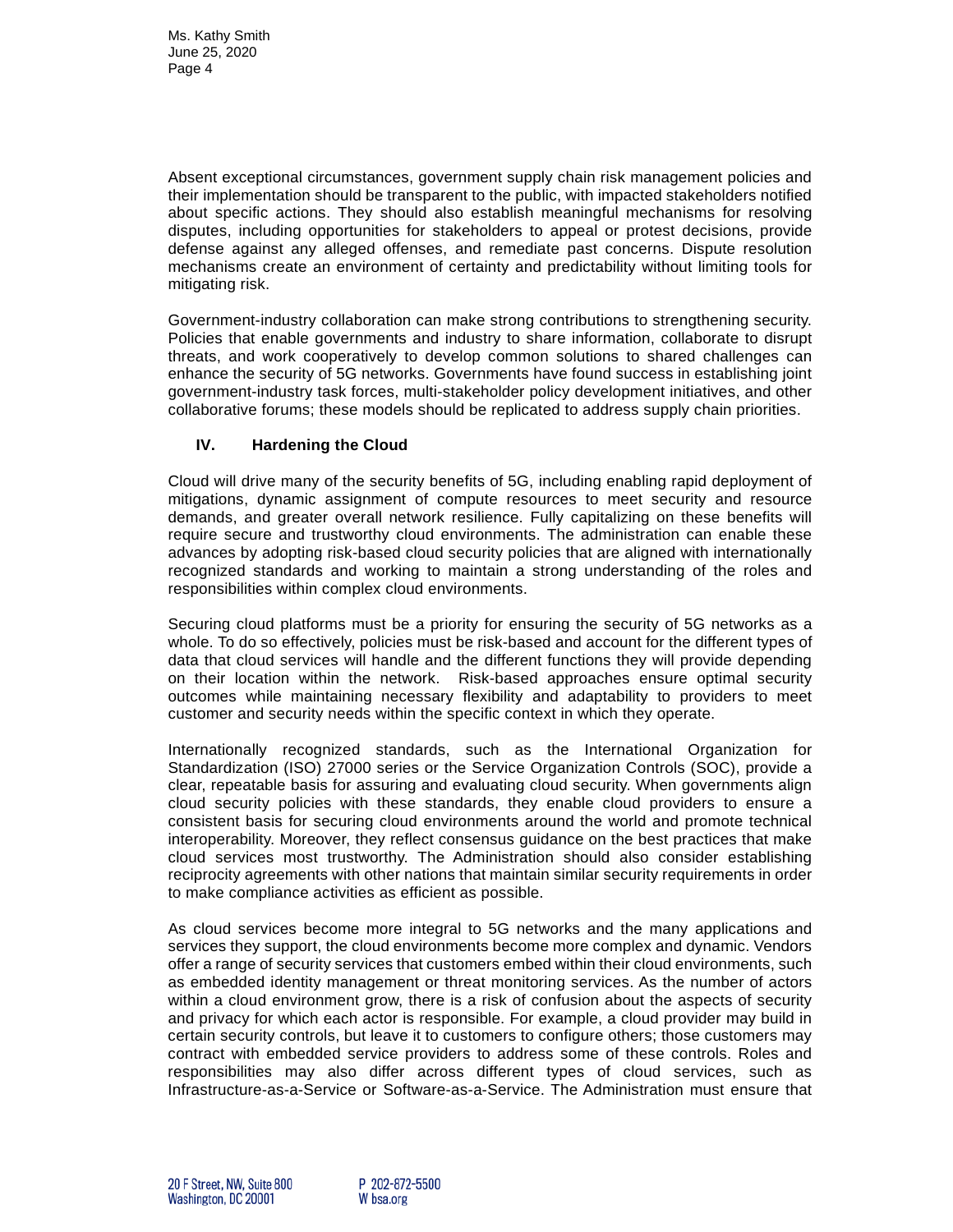Ms. Kathy Smith June 25, 2020 Page 5

5G security policies enable careful distinction of roles and responsibilities within such complex environments.

#### **V. Build Smart, Effective 5G Governance**

Strong security controls and technical measures rely upon effective 5G governance, particularly regarding the technical standards that underpin 5G development. 5G governance will require cooperation between nations and between different government agencies within nations, particularly in the United States. To establish mechanisms for responsible governance of 5G networks and supporting technologies, the Administration should support the development and adoption of open standards with built-in security, cultivate open-source solutions, and ensure an approach to 5G governance that is flexible and coordinated across affected agencies and other stakeholders.

Open standards promote interoperability – ensuring transparency and consistency in implementations and enabling technologies from one vendor to communicate with those of others; conversely, proprietary standards support closed, proprietary systems. Interoperability is essential to ensure that network operators gain increased visibility into network traffic, and that users have diverse options for security tools. When open standards build security in – a vital priority – they drive a consistent level of protection across diverse networks. For secure, open standards to take root, the Administration must invest greater resources in supporting U.S. government agencies' engagement in standard development organizations and build processes that build collaboration on standards development with industry partners.

The Administration should incentivize development of trustworthy open source-driven architectural solutions by supporting the establishment of open source licensing and governance regimes and pressing for standards that support open source. Open sourcedriven architectures can speed innovation and reduce costs, creating a more open, dynamic marketplace. From a security standpoint, such an approach has the potential to improve transparency into critical code and potential vulnerabilities and can reduce risks of supply chain attack by decoupling hardware and software ecosystems. To realize these benefits, the Administration should invest in initiatives, including targeted R&D, to improve confidence in the security and trustworthiness of open source solutions.

As 5G becomes increasingly critical across numerous sectors, there is a risk of incoherent and overlapping governance. 5G will be a critical technology in the communications sector, the transportation sector (where 5G will enable broader adoption of autonomous vehicles), the health care sector (where 5G will support life-critical medical devices), the financial sector (where 5G will underpin online financial transactions), and others. Whereas previous generations of communications networks could be regulated strictly as telecommunications services, 5G depends on core infrastructure – such as cloud services – that simultaneously serves multiple functions and clients, making it a poor fit for telecommunications-specific regulations. Successful governance will require a unified approach across sectors and agencies. Such governance mechanisms must be flexible and build risk-based approaches that tailor compliance requirements to each 5G network's specific uses and threats. Multiple agencies across the U.S. government have already begun to adopt 5G policies; the Administration should act now to establish effective mechanisms to enforce coordination and coherence across agencies.

As the Administration begins to implement the National Strategy to Secure 5G, it is important to recognize the soundness of the foundation from which it begins: 5G brings innate security advantages that offer the potential to transform security and privacy for government,